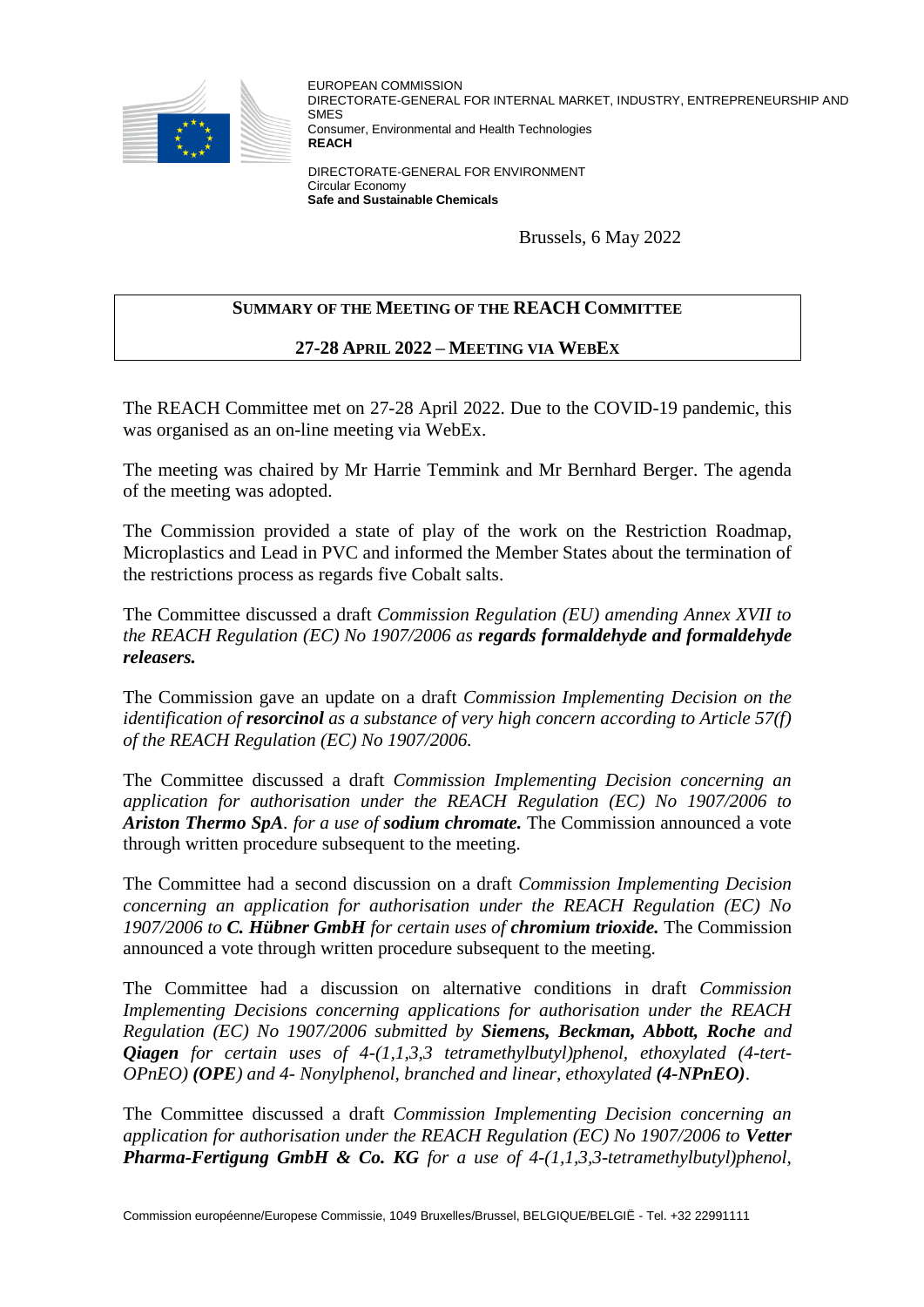*ethoxylated (OPE).* The Commission announced a vote through written procedure subsequent to the meeting.

The Committee discussed a draft *Commission Implementing Decision concerning an application for authorisation under the REACH Regulation (EC) No 1907/2006 to Lilly France S.A.S. and Eli Lilly Italia S.p.A for a use of 4-(1,1,3,3- tetramethylbutyl)phenol, ethoxylated (4-tert-OPnEO) (OPE).*

The Committee discussed a draft *Commission Implementing Decision concerning an application for authorisation under the REACH Regulation (EC) No 1907/2006 to Teva Baltics UAB for a use of 4- (1,1,3,3- tetramethylbutyl)phenol, ethoxylated (OPE).* The Commission announced a vote through written procedure subsequent to the meeting.

The Committee discussed a draft *Commission Implementing Decision concerning an application for authorisation under the REACH Regulation (EC) No 1907/2006 to Swords Laboratories for a use of 4- (1,1,3,3- tetramethylbutyl)phenol, ethoxylated (4 tert-OPnEO*) **(OPE)**.

The Committee discussed a draft Commission Implementing Decision concerning an application for authorisation under the REACH Regulation (EC) No 1907/2006 to **Merck Biodevelopment SAS** for a use of 4-(1,1,3,3- tetramethylbutyl)phenol, ethoxylated (**OPE)**. The Commission announced a vote through written procedure subsequent to the meeting.

The Committee discussed a draft Commission Implementing Decision concerning an application for authorisation under the REACH Regulation (EC) No 1907/2006 to **Pfizer Manufacturing Belgium NV** for a use of 4-(1,1,3,3- tetramethylbutyl)phenol, ethoxylated (4-tert-OPnEO) **(OPE).** The Commission announced a vote through written procedure subsequent to the meeting.

The Committee discussed a draft Commission Implementing Decision concerning an application for authorisation under the REACH Regulation (EC) No 1907/2006 to **Merck KGaA** for a use of 4-(1,1,3,3- tetramethylbutyl)phenol, ethoxylated. The Commission announced a vote through written procedure subsequent to the meeting.

The Committee discussed a draft *Commission Implementing Decision concerning an application for authorisation under the REACH Regulation (EC) No 1907/2006 to Zoetis Belgium S.A and Delpharm Biotech for certain uses of 4-(1,1,3,3 tetramethylbutyl)phenol, ethoxylated (4-tert-OPnEO) (OPE).* 

The Committee discussed a draft *Commission Implementing Decision concerning an application for authorisation under the REACH Regulation (EC) No 1907/2006 to Roche Diagnostics GmbH for a use of 4-(1,1,3,3-tetramethylbutyl)phenol, ethoxylated (4-tert-OPnEO) (OPE).* The Commission announced a vote through written procedure subsequent to the meeting.

The Committee discussed a draft *Commission Regulation (EU) amending, for the purpose of its adaptation to technical progress, the Annex to Regulation (EC) No 440/2008 laying down test methods pursuant to the REACH Regulation (EC) No 1907/2006* (9<sup>th</sup> ATP TMR).

The Committee discussed a draft *Commission Implementing Decision concerning an application for authorisation under the REACH Regulation (EC) No 1907/2006 to Lonza Biologics Porriño SL. for a use of 4-(1,1,3,3-tetramethylbutyl)phenol, ethoxylated (4-tert-*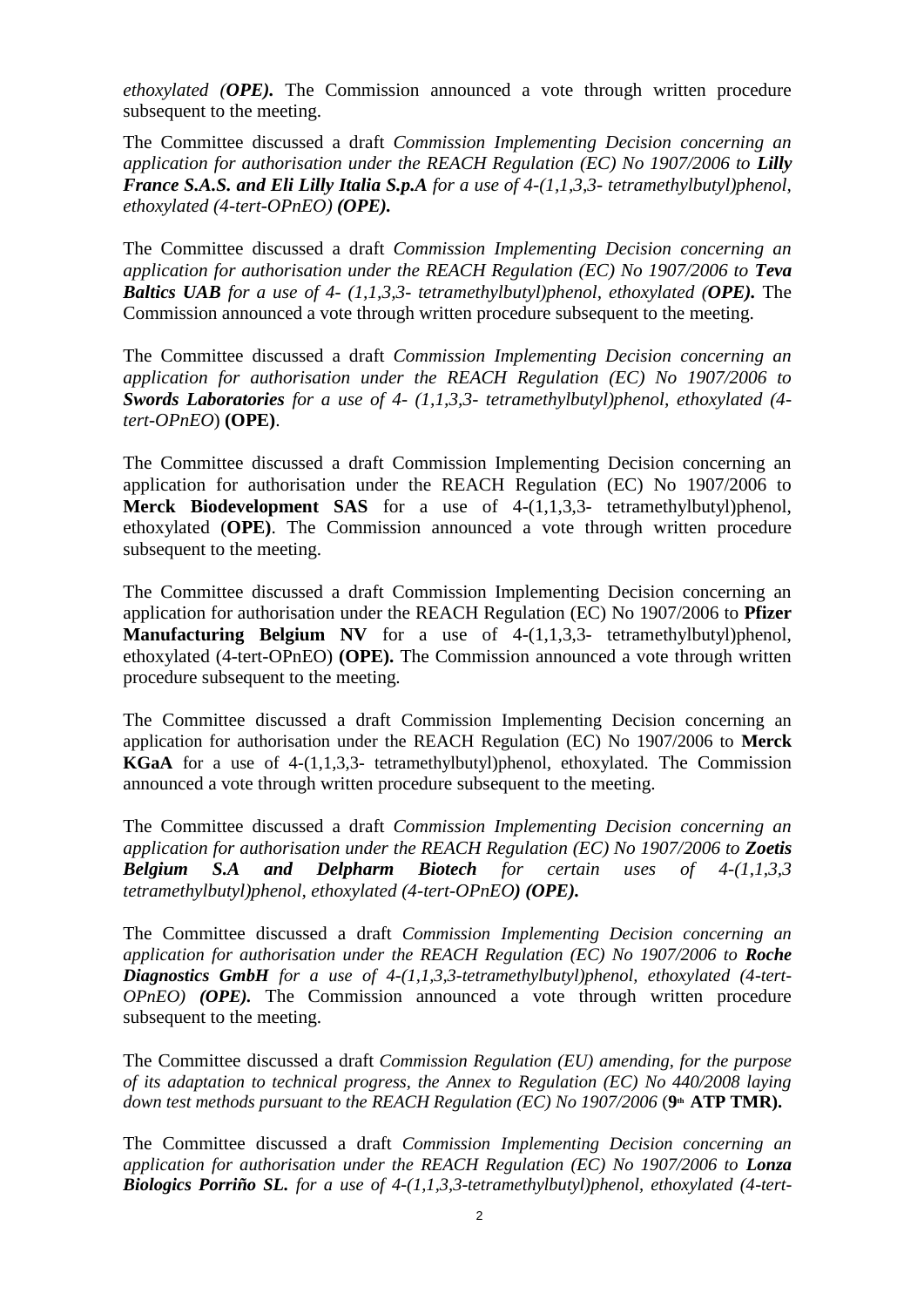*OPnEO) (OPE).* The Commission announced a vote through written procedure subsequent to the meeting.

The Committee discussed a draft *Commission Implementing Decision concerning an application for authorisation under the REACH Regulation (EC) No 1907/2006 to Wallac Oy for certain uses of 4-(1,1,3,3- tetramethylbutyl)phenol, ethoxylated (4-tert-OPnEO) (OPE).* 

The Committee discussed a draft Commission Implementing Decision concerning an application for authorisation under Regulation (EC) No 1907/2006 of the European Parliament and of the Council to **bioMérieux SA** for certain uses of 4- (1,1,3,3 tetramethylbutyl)phenol, ethoxylated **(OPE).** The Commission announced a vote through written procedure subsequent to the meeting.

The Committee discussed a draft *Commission Implementing Decision concerning an application for authorisation under the REACH Regulation (EC) No 1907/2006 to LETI Pharma, S.L.U. for a use of 4- (1,1,3,3- tetramethylbutyl)phenol, ethoxylated (4-tert-OPnEO) (OPE)*. The Commission announced a vote through written procedure subsequent to the meeting.

The Committee discussed a draft *Commission Implementing Decision concerning an application for authorisation under the REACH Regulation (EC) No 1907/2006 to Idexx Montpellier SAS and Idexx Europe B.V. for certain uses of 4- (1,1,3,3 tetramethylbutyl)phenol, ethoxylated (4-tert-OPnEO) and 4- Nonylphenol, branched and linear, ethoxylated (4-NPnEO) (OPE\_NPE)***.** 

The Committee discussed a draft *Commission Implementing Decision concerning an application for authorisation under the REACH Regulation (EC) No 1907/2006 to Oras Oy and Oras SP.z.o.o. for certain uses of chromium trioxide*.

The Committee discussed a draft *Commission Implementing Decision concerning an application for authorisation under the REACH Regulation (EC) No 1907/2006 to Lars Chemie, spol. S r.o., Castelcrom SRL, Matridos S.L.U and Plating BRAP S.A.U. for certain uses of chromium trioxide.* 

The Committee discussed a draft *Commission Implementing Decision concerning an application for authorisation under the REACH Regulation (EC) No 1907/2006 to Viega GmbH & Co. KG for certain uses of chromium trioxide***.**

The Committee discussed a draft *Commission Implementing Decision concerning an application for authorisation under the REACH Regulation (EC) No 1907/2006 to Salzgitter Flachstahl GmbH for certain uses of chromium trioxide***.** 

The Committee discussed a draft Commission Implementing Decision concerning an application for authorisation under the REACH Regulation (EC) No 1907/2006 to **Steel Color S.p.A**. for a use of **chromium trioxide.** 

> *(e-signed)* Bernhard Berger *Chairperson*

 *(e-signed*) Harrie Temmink  *Chairperson*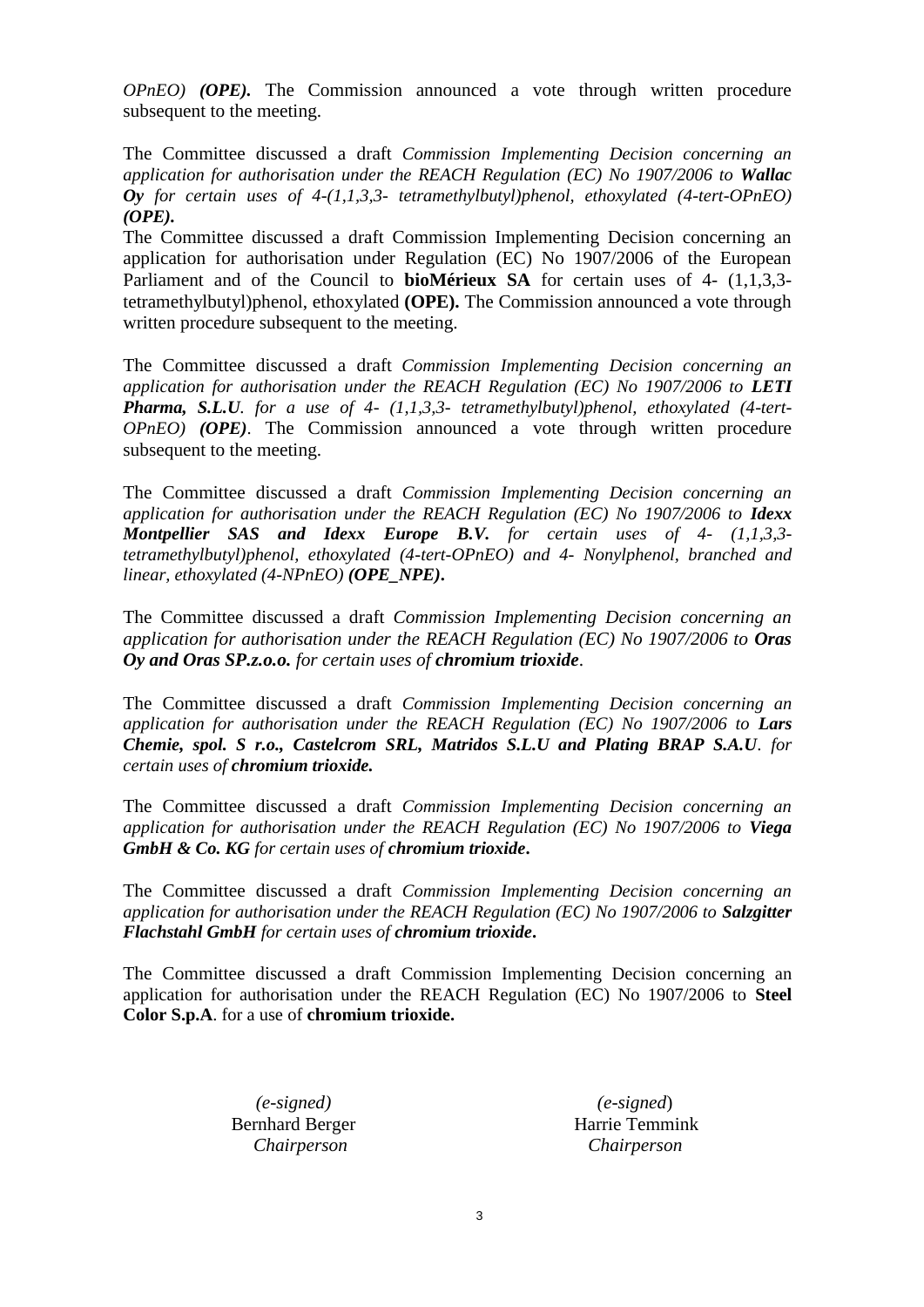## **Attendance list**

| Country  | Organisation                                                                                                         | <b>Attendance</b> |
|----------|----------------------------------------------------------------------------------------------------------------------|-------------------|
| Austria  | Federal Ministry for Climate Action,<br>Environment,<br>Energy,<br>Mobility,<br>Innovation and Technology            | yes               |
| Belgium  | FPS Health, Food chain safety and<br>Environment                                                                     | yes               |
| Bulgaria | Ministry of Economy                                                                                                  | yes               |
|          | Ministry of environment and water                                                                                    |                   |
| Croatia  | Ministry of Health                                                                                                   | yes               |
| Cyprus   | Ministry of Labour, Welfare and Social<br>Insurance                                                                  | yes               |
|          | Permanent Representation of Cyprus to<br>the EU                                                                      |                   |
| Czechia  | Ministry of Environment                                                                                              | yes               |
| Denmark  | Ministry of Environment                                                                                              | yes               |
| Estonia  | <b>Ministry of Social Affairs</b>                                                                                    | yes               |
| Finland  | Ministry of Social Affairs and Health                                                                                | yes               |
|          | Ministry of the Environment                                                                                          |                   |
| France   | Ministry for an Ecological Transition                                                                                | yes               |
| Germany  | Federal Ministry for the Environment,<br><b>Nature Conservation, Nuclear Safety</b><br>and Consumer Protection(BMUV) | yes               |
|          | Federal Ministry of Labour and Social<br>Affairs (BMAS);                                                             |                   |
|          | <b>Federal Ministry for Economic Affairs</b><br>and Climate Action (BMWK)                                            |                   |
| Greece   | General Chemical State Laboratory of<br>Independent Authority for Public<br>Revenue                                  | yes               |
| Hungary  | <b>National Public Health Centre</b>                                                                                 | yes               |
| Ireland  | The Health and Safety Authority                                                                                      | yes               |